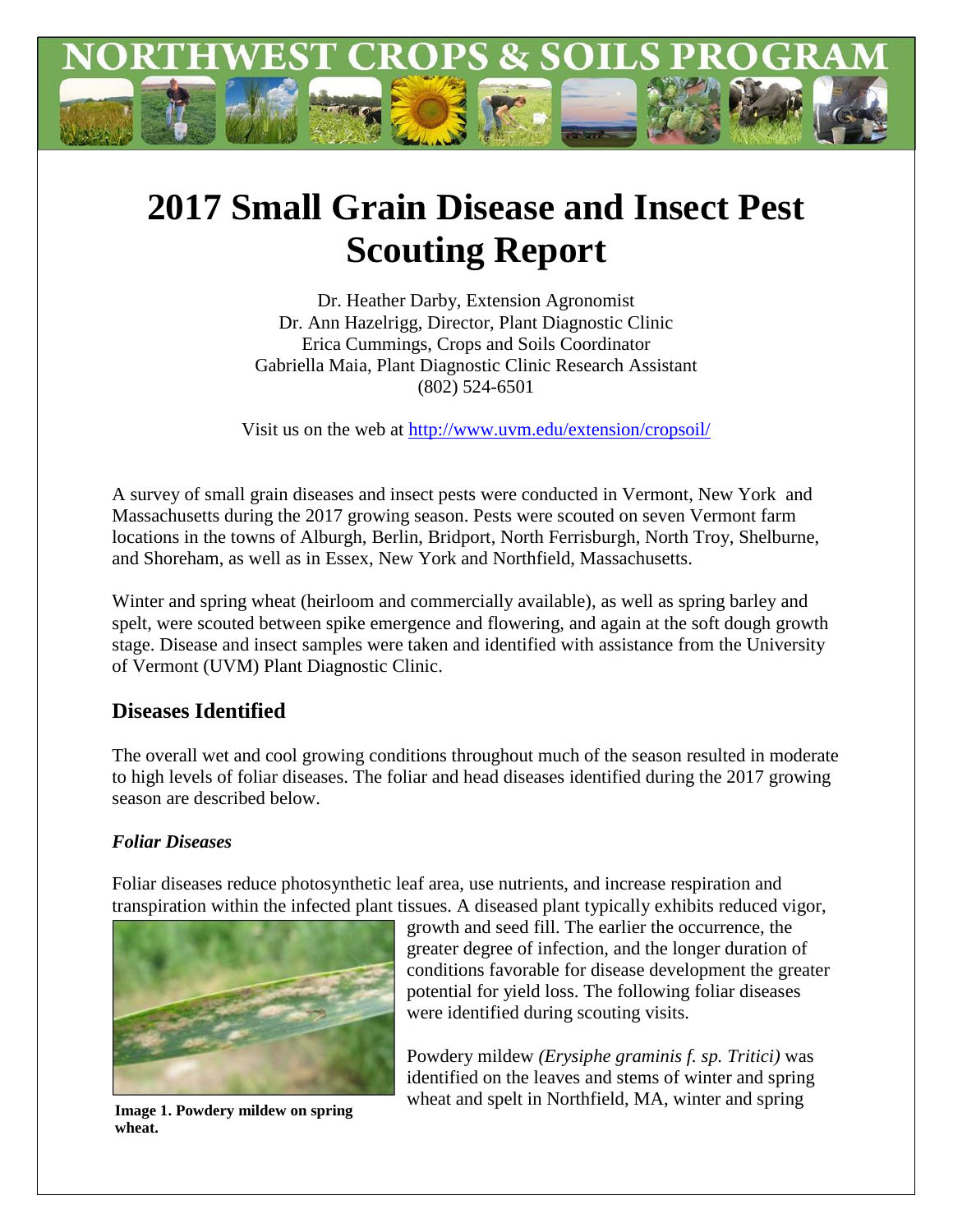wheat and spring barley in Alburgh, VT, and on winter wheat in Bridport, VT. It was also found on the leaves of winter wheat in Shelburne, VT and Berlin, VT. Powdery mildew is relatively easy to identify, the fungus produces whitish-gray cottony growths on the upper leaf surface or stem of the infected plant (Image 1). Primarily infection occurs on the lower leaves and stem sections of the plant.



**Image 2. Tan spot infected leaves** *(Pyrenophora triticirepentis).*

Leaf spots such as Tan spot *(Pyrenophora tritici-repentis),* Septoria tritici blotch (STB) *(Zymoseptoria tritici),* and Stagonospora leaf and glume blotch *(Stagonospora nodorum)* were identified at all of the on-farm sites and on all grain types. Leaf spots on the spelt in Northfield, MA was severe.

The Tan spot fungus produces elongated asymmetrical spots (1/8 to 1/2-inch long and 1/16 to 1/18-inch wide) (Image 2). Here, a tiny, dark spot forms (best observed by holding the leaf up to the light). The spot enlarges into a tan lesion, surrounded with a narrow to broad yellow border to produce an "eyespot" type of symptom, characteristic of this disease.

Septoria tritici blotch (STB) *(Zymoseptoria tritici)* and Stagonospora leaf and glume blotch *(Stagonospora nodorum)* look very similar and are often confused with one another (Image 3). Both start out as yellow spots. However, as STB spreads, irregular brown lesions form

along leaf veins giving the appearance of stripes. In the middle of these lesions, dark brown spore masses (pycnidia) form that can be seen with the naked eye, making a distinguishing characteristic between these two diseases. In contrast, as Stagonaspora spreads, the yellowing increases and forms lens-shaped blotches on the leaf that eventually turns red-brown. As

Stagonaspora progresses, the lesions develop an ashen gray-brown center containing brown specks (but without the distinct yellow border typical of tan spot lesions).

Leaf rust (*Puccinia recondite*) was observed at only two sites, Alburgh, VT and Northfield, MA. Leaf rust is the most common of the rust pathogens. It is characterized by round rusty-red/orange masses of spores on the leaf surface (Image 4). Striped rust (*Puccinia striiformi*) was also identified on winter and spring wheat at the Alburgh, VT location (Image 5).



**Image 3. Left leaf infected with Septoria tritici blotch (STB) (***Zymoseptoria tritici***) and the right with Stagonospora leaf blotch (***Stagonospora nodorum***).**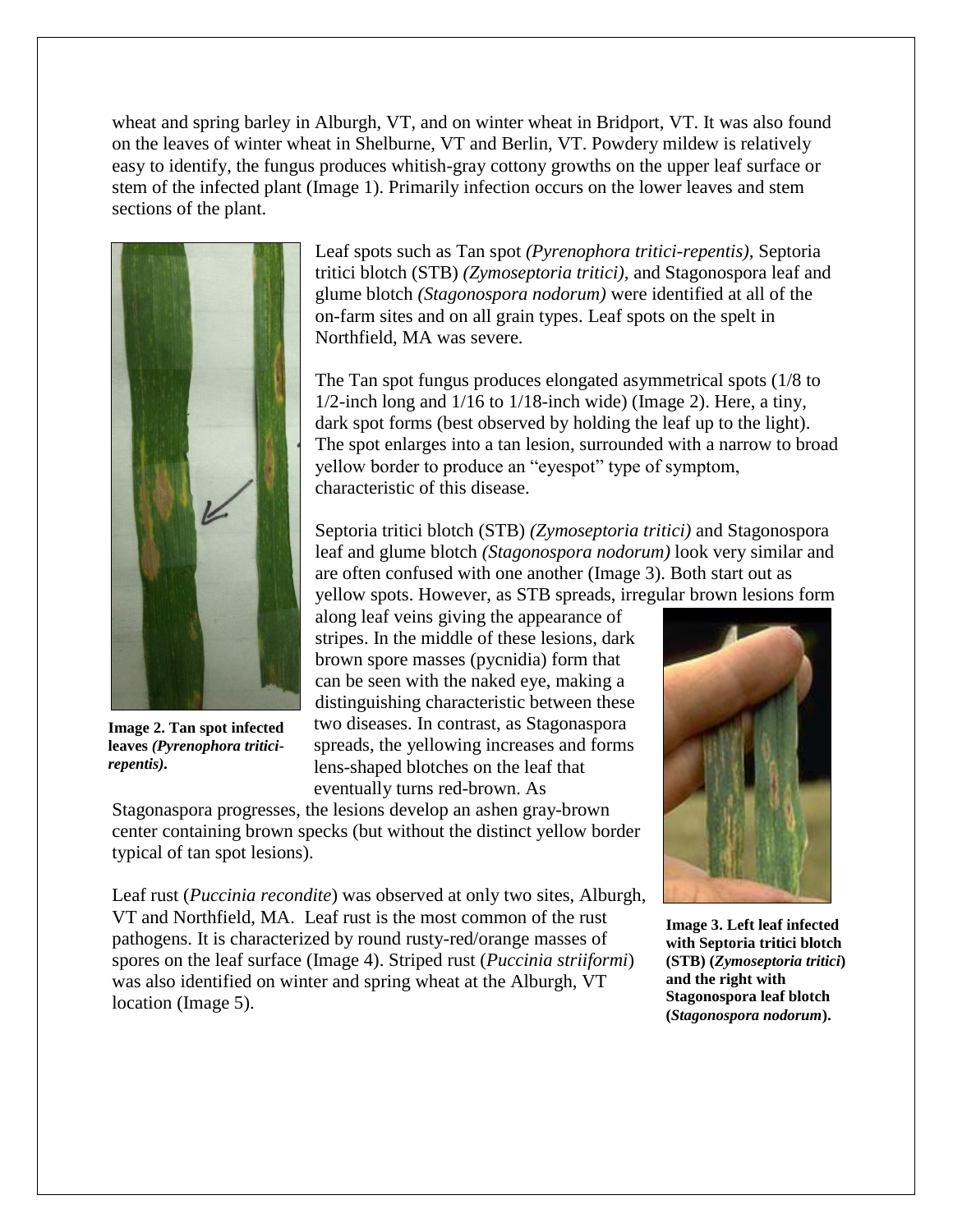

**Image 4. Leaf rust (***Puccinia recondite***) on winter wheat.**

Yellow speckling of leaves were observed at all locations, and on grain types, except for Essex, NY (Image 6). Plant samples



**Image 5. Striped rust (***Puccinia striiformi***) on winter wheat.**

were taken to the UVM Plant Diagnostic laboratory for identification. Interestingly, they found that this discoloration was not a disease but a genetic resistance response to foliar diseases.



**Image 6. Genetic resistance response in winter wheat.** 

#### *Grain Head Diseases*

There are two primary grain head diseases found in the Northeast, Loose smut *(Ustilago tritici)* and *Fusarium* head blight (FHB) (*Fusarium graminearum*). Loose smut was identified at the Alburgh site on spring and



**Image 7. Loose smut** *(Ustilago tritici)*  **infected wheat head.**

winter wheat and spring barley, and on winter wheat at the Shelburne, VT location. The loose smut fungus is carried as dormant mycelium within healthy-looking seed and is spread by planting infected seed. A smut-infected seed and plant cannot be distinguished from an uninfected one until the head starts to emerge. The disease is most obvious just after the time of heading by the characteristic dusty black appearance of diseased heads (Image 7). The spores are dispersed by the wind during wheat flowering and can infect healthy plants.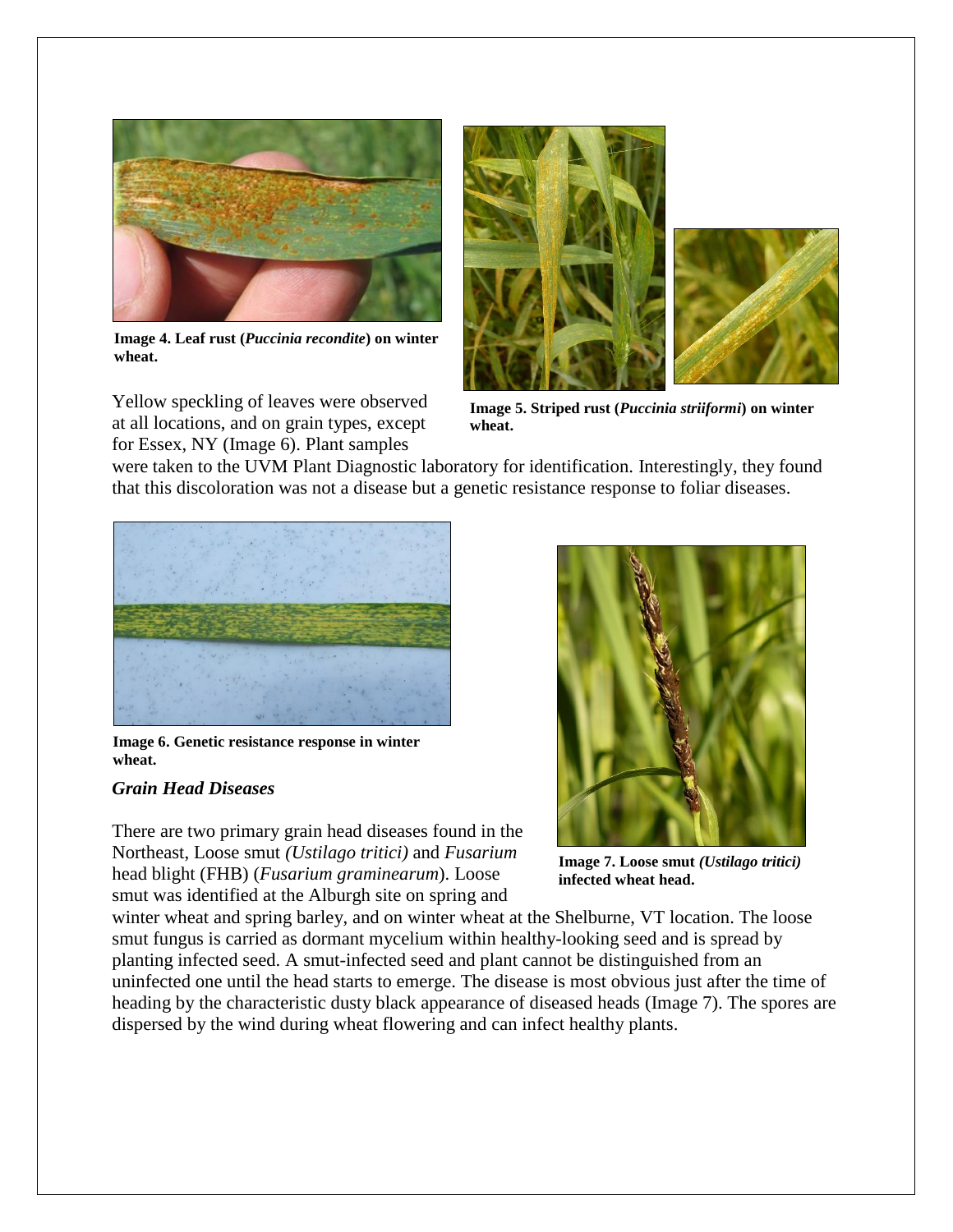If you find heads with loose smut in your fields, you should NOT save the seed for future planting. Loose smut is not considered a human health risk, but planting infected seed will exponentially increase diseased seed and result in yield losses.

The pathogen of most concern among grain growers is *Fusarium* head blight (FHB). It is predominantly caused by the species, *Fusarium graminearum*. This disease is very destructive and causes yield losses, low test weights, low seed germination, and contamination of grain with the mycotoxin, a vomitoxin, called deoxynivalenol (DON). The spores are usually transported by air currents and can infect plants at flowering through grain fill. Spores can also overwinter on grain stubble. A telltale sign of FHB infection is the premature bleaching of grain heads. Another symptom is a pink or orange colored mold at the base of the spikelet. Additionally, once the grains are harvested, infected kernels will be pink, white, chalky, and/or shriveled. *Fusarium* can pose a health risk to both humans and livestock. Consumption of contaminated grains at DON levels of greater than 1 ppm in humans and 10 ppm for certain livestock can cause illness. Therefore, it is critically important to test grain for DON (more information on DON testing can be found at:



**Image 8.** *Fusarium* **head blight (***Fusarium graminearum***) on spring barley, Alburgh, VT.**

[http://www.uvm.edu/extension/cropsoil/cereal-grain-testing-lab\)](http://www.uvm.edu/extension/cropsoil/cereal-grain-testing-lab). All on-farm locations were scouted at soft dough to assess FHB severity using the North Dakota State University visual scale. The cool and wet conditions during much of the growing season created the ideal conditions for *Fusarium* growth. Premature bleaching of heads and orange or pink kernels were observed on winter and spring wheat, and on spring barley at all locations (Image 8).

#### *Managing Grain Diseases*

It is important to remember we do not know directly how foliar diseases affect yields. Although we have identified these issues in the field, it is not clear as to how, or at what severity, they impact yield and quality.

In our cool, moist climate, practices that are critical to managing the multitude of diseases that impact small grains include: planting clean seed, rotating crops, and improving air flow. We highly recommend buying "certified" seed when possible. Certified seed guarantees that the seed meets or exceeds a strict set of quality control standards. Weed management is important, especially in spring grains to improve airflow and assist with keeping the plants as dry as possible. Spores from many of the fungal diseases can survive in the soil or plant debris for several years waiting for their host plant and/or ideal conditions. Therefore, crop rotation and healthy soil is critical to minimizing diseases present during grain production. Conventional growers may purchase fungicide-treated seed to help mitigate some of the disease issues. There are also several commercial pesticides available as a last resort to control extreme outbreaks.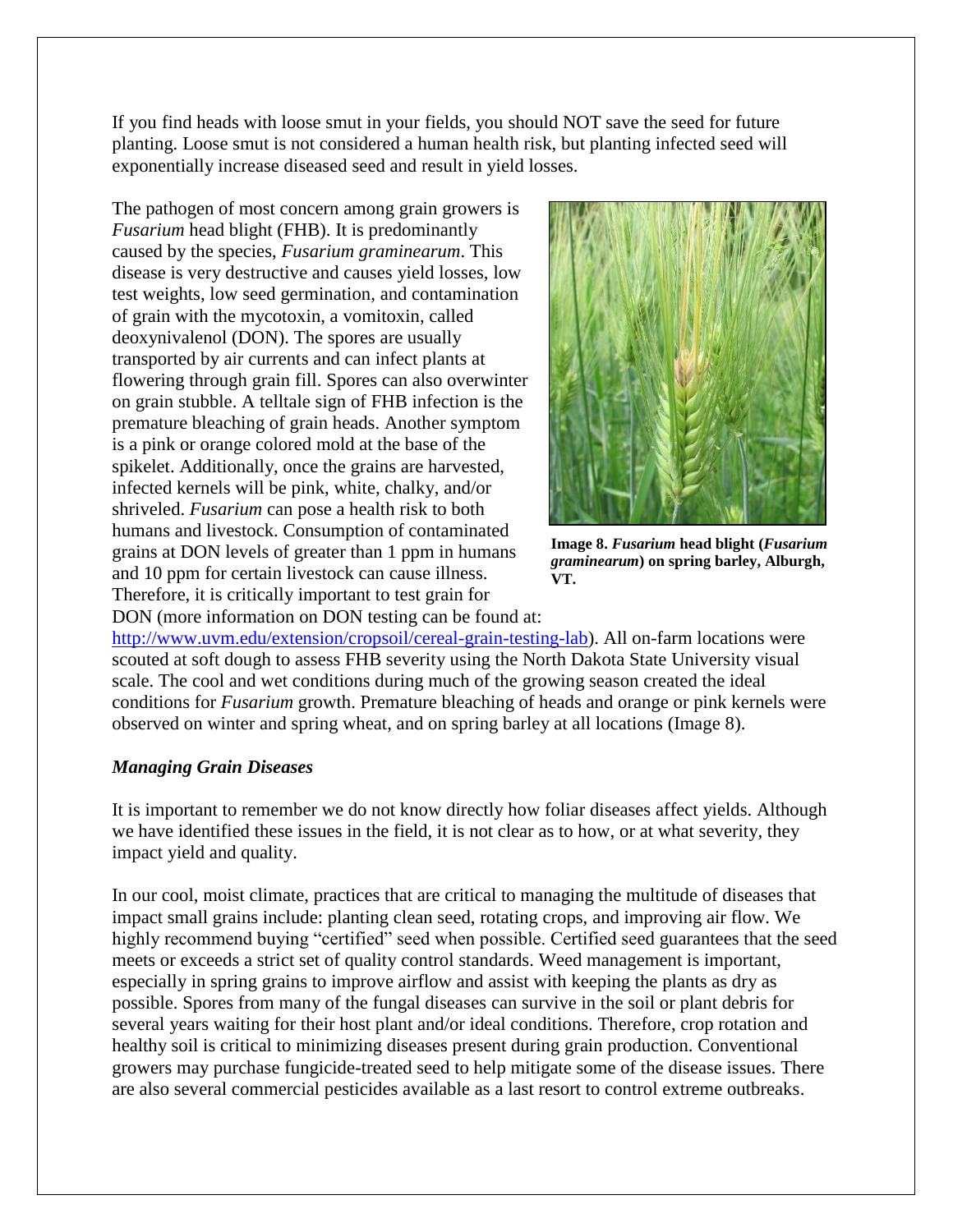## **Insect Pests Identified**

Overall, damage from insect pests were minimal this season most likely due to the cool and wet conditions during much of the growing season (Table 1). The most prevalent pest was Cereal leaf beetle damage (*Oulema melanopus*) (Image 9). Minimal damage was recorded at all scouted locations with the one exception of a winter wheat field in Northfield, MA. Interestingly, at this location there appeared to be some varietal tolerance to the pest. The variety Redeemer was severely impacted by Cereal leaf beetle while the variety Warthog had little if any damage. Thrips (order *Thysanoptera*) were identified at all scouting locations, however overall damage was minimal. Plant injury by the Brown wheat mite (*Petrobia latens*) was identified at the Alburgh, Bridport, North Ferrisburgh, North Troy, and Shelburne, VT scouted fields. Other insect pests identified include; wireworm (order *Elateridae*) (Alburgh, Berlin, Shelburne, VT and Northfield,



**Image 9. Thrip damage (left) and cereal leaf beetle (right).**

MA), leaf miners (genus *Cerodontha*) (Alburgh, Berlin, Bridport, North Ferrisburgh, and Shelburne, VT), aphids (sub-order *Aphididae*) (Alburgh, VT), and slugs (*Limacidae*) (Alburgh, VT).

| <b>Location</b>    | <b>Grain type</b>    | <b>Cereal</b><br>leaf<br>beetle | <b>Thrips</b>             | <b>Brown</b><br>wheat<br>mite | Wire-<br>worm | <b>Slugs</b> | Leaf<br>miner | <b>Aphids</b> |
|--------------------|----------------------|---------------------------------|---------------------------|-------------------------------|---------------|--------------|---------------|---------------|
| Alburgh, VT        | Spring Wheat         | X                               | X                         | X                             |               | X            | X             |               |
| Alburgh, VT        | Winter Wheat         | X                               | X                         | X                             |               | X            |               |               |
| Alburgh, VT        | <b>Spring Barley</b> | X                               | X                         | X                             | X             | X            | X             | X             |
| Berlin, VT         | <b>HRWW</b>          | X                               | X                         |                               | X             |              |               |               |
| Berlin, VT         | <b>SRWW</b>          | X                               | X                         |                               |               |              | X             |               |
| Bridport, VT       | <b>HRWW</b>          |                                 | X                         | X                             |               |              | X             |               |
| Bridport, VT       | <b>SWWW</b>          | X                               | $\boldsymbol{\mathrm{X}}$ | X                             |               |              | X             |               |
| Essex, NY          | <b>HRSW</b>          | X                               | X                         |                               |               |              |               |               |
| N. Ferrisburgh, VT | <b>Spring Barley</b> | X                               | X                         | X                             |               |              | X             |               |
| North Troy, VT     | <b>HRWW</b>          | X                               | X                         | X                             |               |              |               |               |
| Northfield, MA     | <b>HRWW</b>          | X                               |                           |                               |               |              |               |               |
| Northfield, MA     | <b>HRWW</b>          |                                 | X                         |                               |               |              |               |               |
| Northfield, MA     | Spelt                |                                 |                           |                               |               |              |               |               |
| Northfield, MA     | <b>HRSW</b>          | X                               |                           |                               | X             |              |               |               |
| Shoreham, VT       | <b>HRWW</b>          | X                               | X                         |                               |               |              |               |               |
| Shelburne, VT      | <b>HRWW</b>          | X                               | X                         | X                             |               |              | X             |               |
| Shelburne, VT      | <b>SWWW</b>          | X                               | X                         | $\boldsymbol{\mathrm{X}}$     | X             |              | X             |               |

**Table 1. Insect pests identified at the on-farm scouting locations.**

HRWW-Hard Red Winter Wheat, SRWW-Soft Red Winter Wheat, SWWW-Soft White Winter Wheat, HRSW-Hard Red Spring Wheat.